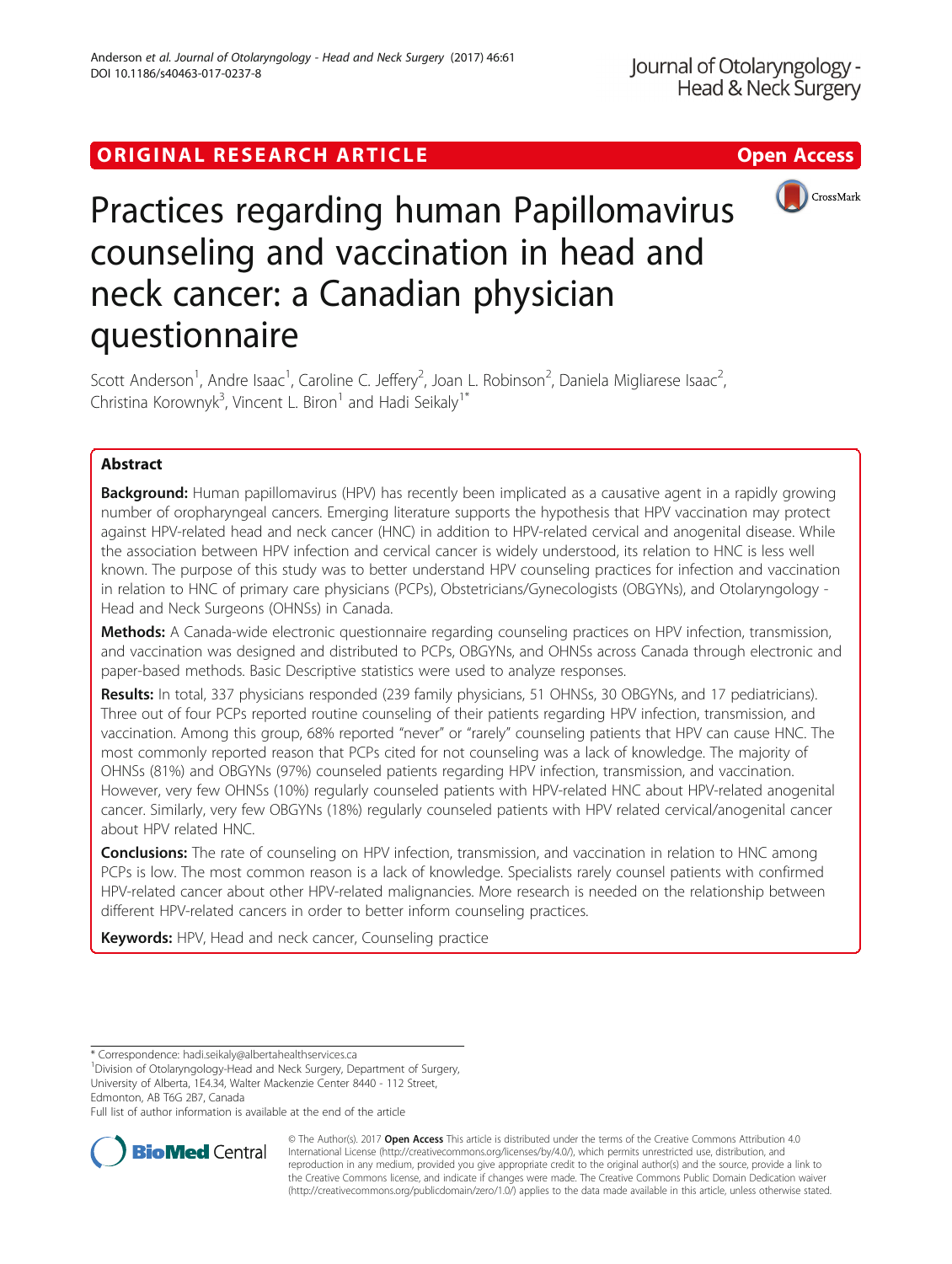# Background

Human papillomavirus (HPV) is a double stranded, nonenveloped DNA virus which has long been implicated in cervical cancer oncogenesis [\[1](#page-6-0)]. Recently, the high-risk HPV serotypes 16 and 18 that have long been associated with cervical and anogenital cancers have also been implicated as causative agents in a growing number of oral and oropharyngeal squamous cell carcinomas (OPSCC), a particular subset of head and neck cancer (HNC) [[2](#page-6-0)–[6](#page-6-0)]. The incidence of OPSCC is rapidly increasing in North America, and this is thought to be a direct result of the increasing prevalence of oncogenic HPV strains among the general population [[7, 8\]](#page-6-0). This poses a significant public health concern as HPV infections are the most common sexually transmitted infections worldwide [[9](#page-6-0)].

It is estimated that in Canada, 75% of sexually active males and females will contract an HPV infection in their lifetime [\[10\]](#page-6-0). All available HPV vaccines appear to offer long-term protection against serotypes 16 and 18 [[11\]](#page-6-0). Since 2008, all Canadian provinces and territories implemented a routine HPV immunization program for school age girls [[12](#page-6-0)]. As of December 2016, only Alberta, Manitoba, Ontario. Quebec, Nova Scotia, and Prince Edward Island include males in their routine HPV vaccination programs [[13](#page-6-0)]. This decision is based on the cost of vaccine. However, there is evidence that vaccination of males is important in preventing HPV transmission and cervical cancer in women [[14](#page-6-0)]. The failure to vaccinate males also does not take advantage of the potential importance of HPV vaccination in preventing other HPV-related cancers including anogenital and HNC, both of which can occur in men or women.

Multiple studies have reported that patients with a history of HPV-related malignancies have an increased risk of developing a second primary HPV-related cancer [\[3](#page-6-0), [15](#page-6-0)–[17](#page-6-0)]. However, a more recent study by Marzoukie et al [[18\]](#page-6-0) examining male HPV cancer patients reported no increased risk of second anogenital cancers. Many of these conflicting studies are heterogeneous and make several assumptions about their populations which make them difficult to compare. As a result, there exists debate within the literature as to whether an increased risk truly exists. However, given that the same HPV serotypes are implicated in multiple cancers, the authors argue that appropriate counseling practice should involve informing patients that are Infected with or exposed to an oncogenic HPV serotypes of all associated risks of HPV infection.

Although the importance of HPV as a causative agent in OPSCC has been increasingly appreciated over the past decade, our understanding of physician counseling practices for HPV infection, transmission, and vaccination with respect to HNC is limited. This study sought to explore this gap in the literature by shedding light on

the topic from a Canadian perspective. Our objectives were twofold:

- 1. To explore current primary care physician (PCP) and specialist practices regarding counseling on HPV infection, transmission, and vaccination in relation to HNC.
- 2. To determine gaps in knowledge and/or areas where counseling practices can be improved in the practices of PCPs and those that treat patients with HPV-related cancer.

# Methods

We designed a self–administered questionnaire for distribution to Otolaryngologists – Head and Neck surgeons (OHNSs), Family Physicians, Pediatricians, and Obstetricians/Gynecologists (OBGYNs) based on previously published guidelines [\[19](#page-6-0), [20\]](#page-6-0) Responses from family physicians and primary care pediatricians were combined under the group "Primary Care Physicians" (PCPs). Health research ethics board approval was obtained from the University of Alberta prior to distribution (Pro00051794). The initial draft of the survey was piloted on a focus group composed of four local OHNSs, two pediatricians, and three family physicians. Feedback was sought and the questionnaire was further revised.

The questionnaire was distributed nationally via electronic means through professional association contact lists (ex: Canadian Pediatric Society, Canadian Society of Otolaryngology-Head and Neck Surgery, Canadian College of Family Physicians, and university faculty email lists). We excluded those who provided incomplete responses to the questionnaire, and any non-physician or physician that had not been in practice during the past 5 years. Information was collected anonymously using the online survey software Fluid Surveys (Ottawa, ON) which complies with Canadian privacy standards, as well as hard copy distribution from October 2014 to April 2015. The full questionnaire is included in Appendix A.

# Descriptive factors

The questionnaire was divided into two parts. Part I included questions regarding demographic information. Outcomes measured included specialty of practice, current practice setting, current province of practice, years in active practice, patient populations seen in practice, and age groups seen in practice (appendix A).

# General and specific HPV counseling practices

In Part II of the questionnaire, participants were asked to report frequency of HPV counseling related to infection, transmission, and vaccination (appendix A). Physicians were asked to report how often they counsel patients with confirmed HPV-related anogenital cancer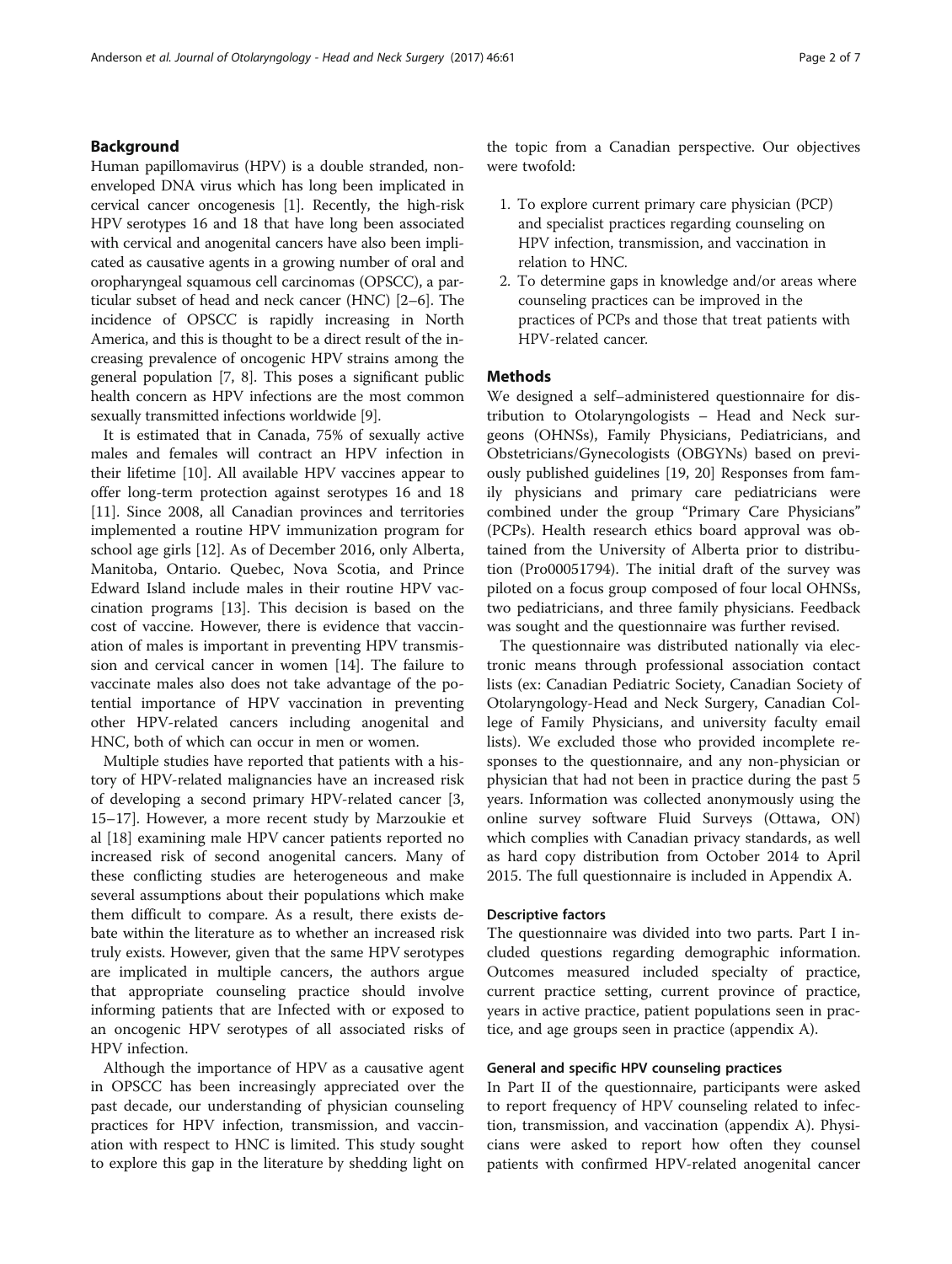about the risk of HNC, as well as how often they counsel patients with confirmed HPV-related HNC about the risk of anogenital cancer.

# Statistical analysis

Basic descriptive statistics were used to derive estimates for overall counseling practices for the sample. For ease of interpretation, outcomes of variables with responses ranging from never to always were combined (1 and  $2$  = Never to rarely,  $3$  = sometimes, 4 to  $5$  = usually to always). All analysis were conducted using IBM SPSS 22 (SPSS Inc., Chicago, IL).

# Results

Characteristics of the participants are outlined in Table 1. The participants ( $N = 337$ ) were predominantly family physicians 71%, followed by OHNSs 15%, OBGYNs 9%, and primary care Pediatricians 5% (Table [2](#page-3-0)). The majority of respondents reported practicing in a University/ academic setting (58%), in which 39% were in the first 5 years of practice. The greatest number of responses came from Alberta physicians 61%, followed by those from Ontario 21%. In total, 65% of physicians saw at least as many males as females in their practice. 46%, reported counseling equally to male and female patients, while 29% reported only counseling females, and 25% counsel females more than males on the topic (Table [2](#page-3-0)). Overall, 91% of PCPs, 81% of OHNSs and 97% of OBGYNs reported that they had previously counseled a patient with regards to HPV infection, transmission, and vaccination in their practice (Fig. [1\)](#page-3-0).

When PCPs were asked to what extent they discuss that the HPV vaccine protects against HPV related cervical/anogenital cancer, 95% usually or always reported counseling on the topic (Table [2\)](#page-3-0). In this same group, 67% reported never or rarely counseling that the HPV vaccine can protect against strains implicated in HPV related HNC. Furthermore, two thirds (68%) also reported "never" or "rarely" counseling that a serotype of HPV can cause HNC.

Whereas 93% of PCPs usually or always counseled patients that sexual transmission is important in the development of HPV-related cervical cancer, 86% reported never or rarely doing so with regards to risk of development of HPV-related HNC.

Table 1 Description of study population and characteristics

| Characteristic                                                     | $N = 337$ |
|--------------------------------------------------------------------|-----------|
| Specialty of Practice                                              |           |
| Family Physician                                                   | 71% (239) |
| Otolaryngologist                                                   | 15% (51)  |
| Obstetrician/Gynecologist                                          | 9% (30)   |
| Pediatrician                                                       | 5% (17)   |
| Practice Setting                                                   |           |
| University/academic                                                | 58% (196) |
| Community based                                                    | 39% (131) |
| Other                                                              | 3% (10)   |
| Current province of practice                                       |           |
| Alberta                                                            | 61% (206) |
| British Columbia                                                   | 3% (10)   |
| Manitoba                                                           | 3% (10)   |
| Nova Scotia                                                        | 3% (10)   |
| Ontario                                                            | 21% (71)  |
| Quebec                                                             | 8% (27)   |
| Saskatchewan                                                       | $1\%$ (3) |
| Years of active practice                                           |           |
| $0 - 5$                                                            | 39% (131) |
| $6 - 10$                                                           | 18% (61)  |
| $11 - 20$                                                          | 22% (74)  |
| $21 - 30$                                                          | 18% (61)  |
| > 30                                                               | 3% (10)   |
| Patient populations seen in practice                               |           |
| Only females                                                       | 29% (98)  |
| Females more than males                                            | 6% (20)   |
| Males and females equally                                          | 64% (216) |
| Males more than females                                            | $1\%$ (3) |
| Which age groups do you see in your<br>practice?                   |           |
| $<$ 10 years                                                       | 59%       |
| $10-14$ years                                                      | 68%       |
| $15-18$ years                                                      | 85%       |
| $19-29$ years                                                      | 78%       |
| 30-45 years                                                        | 78%       |
| $> 45$ years                                                       | 80%       |
| Which populations do you counsel<br>regarding HPV?                 |           |
| Only females                                                       | 29%       |
| Females more than males                                            | 25%       |
| Males and females equally                                          | 46%       |
| Which age groups do you counsel<br>regarding HPV in your practice? |           |
| < 10 years                                                         | 33%       |
| $15-18$ years                                                      | 81%       |
|                                                                    |           |

|                | <b>Table 1</b> Description of study population and characteristics |  |
|----------------|--------------------------------------------------------------------|--|
| (Continued)    |                                                                    |  |
| Characteristic | $N = 337$                                                          |  |

19-29 years 76% 30–45 48%  $> 45$  14%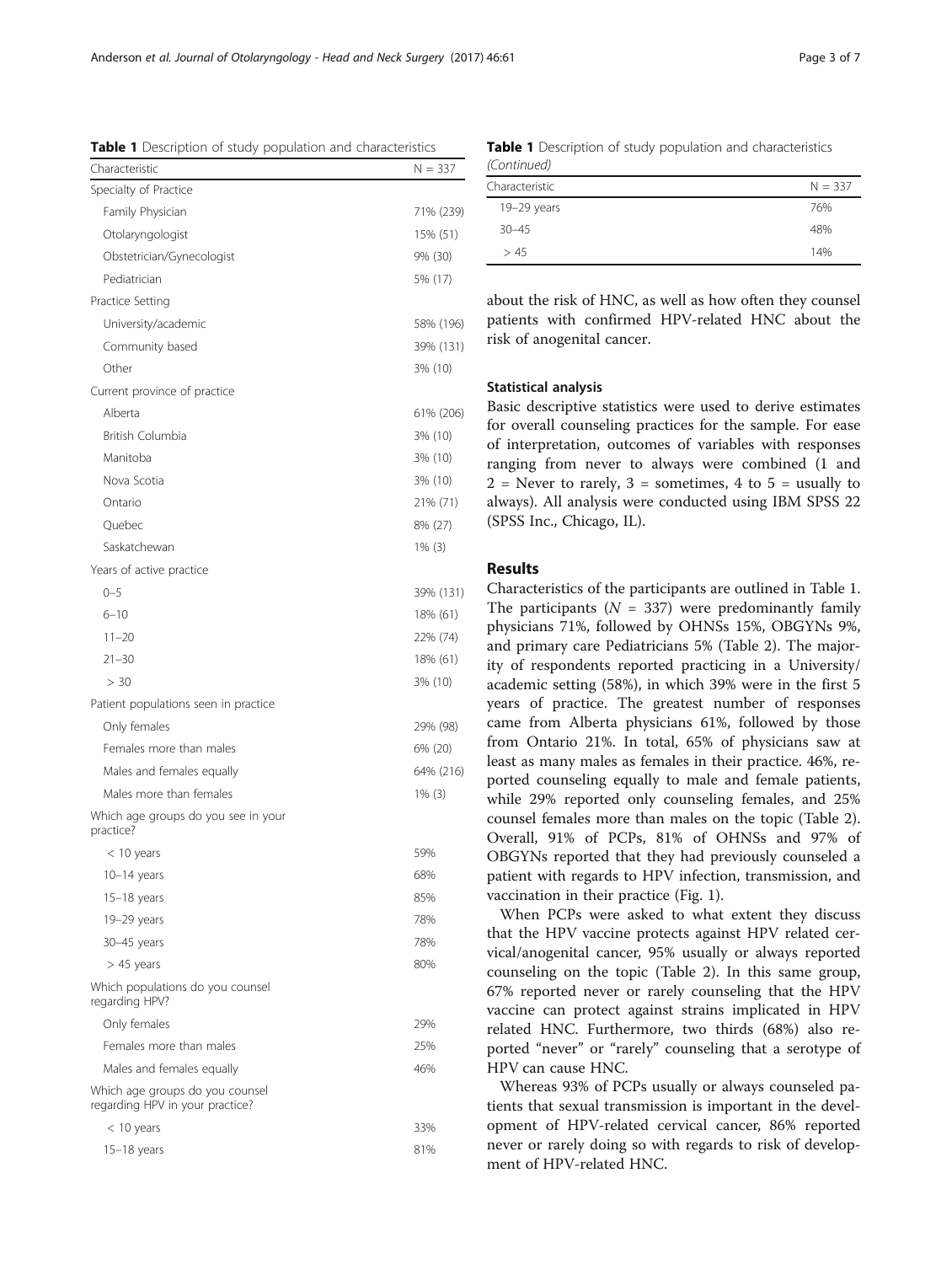<span id="page-3-0"></span>Table 2 HPV counseling topics addressed by PCPs while counseling patients

| Variable                                                                                   | Never-Rarely | Sometimes | Usually-Always |
|--------------------------------------------------------------------------------------------|--------------|-----------|----------------|
| A subset of Head and Neck cancer is caused by HPV infection                                | 68%          | 10%       | 22%            |
| Males are at a higher risk for HPV-related Oral and oropharyngeal<br>cancer than females   | 91%          | 7%        | 2%             |
| Sexual transmission is important in the development of HPV-related<br>cervical cancer      | 1%           | 6%        | 93%            |
| Sexual transmission is important in the development of HPV related<br>head and neck cancer | 86%          | 12%       | 2%             |
| The HPV vaccine is effective and recommended in females                                    | 1%           | 3%        | 96%            |
| The HPV vaccine is effective and recommended in males                                      | 20%          | 5%        | 75%            |
| The HPV vaccine protects against the serotypes that cause cervical<br>cancer               | 2%           | 3%        | 95%            |
| The HPV vaccine protects against the serotypes that cause head and<br>neck cancer          | 67%          | 10%       | 23%            |

Overall, when asked why some physicians responded "never" or "rarely" to head and neck associated HPV counseling, the most common response was a lack of knowledge or awareness (Fig. [2\)](#page-4-0).

When OHNSs were asked if they counseled patients with HPV-related HNC on the potential association with anogenital cancer, 82% reported that they never or rarely do so (Fig. [3](#page-4-0)). Similarly, OBGYNs were asked to report if they counseled patients with HPV related anogenital cancer on the potential association with HPV related HNC. It was reported that 55% of Obstetrician/ Gynecologist respondents never or rarely did so (Fig. [4\)](#page-5-0).

# Discussion

HPV-related OPSCC has been called an epidemic in North America, owing to the increased prevalence of HPV in the general population [\[21](#page-6-0)]. Some predict that in the near future the rate of HPV related oral pharyngeal cancer in males may surpass the rate of cervical cancer in females in Canada [\[22](#page-6-0)]. Primary prevention strategies that target HPV infection, transmission, and promote vaccination have the potential to reverse this trend. PCPs, OHNSs, and OBGYNs have a central role to play in both patient education and advocacy. The development of a primary prevention strategy begins with appropriate counseling of those at risk.

This study is the first to investigate self-reported HPV counseling practices in relation to HNC in Canada. Our results suggest that while the majority of physicians do routinely counsel patients on the risks and complications associated with HPV infection, counseling on HNC is lacking.

#### Primary care physicians

Among PCPs, the majority (65%) of physicians saw males in their practice setting at least as much as females. However, 54% of physicians counseled females more than males regarding HPV infection, transmission, and vaccination. These results highlight that PCPs are currently more likely to counsel patients regarding HPV if they are female rather than male. In fact, counseling of males is of critical importance in the prevention of both

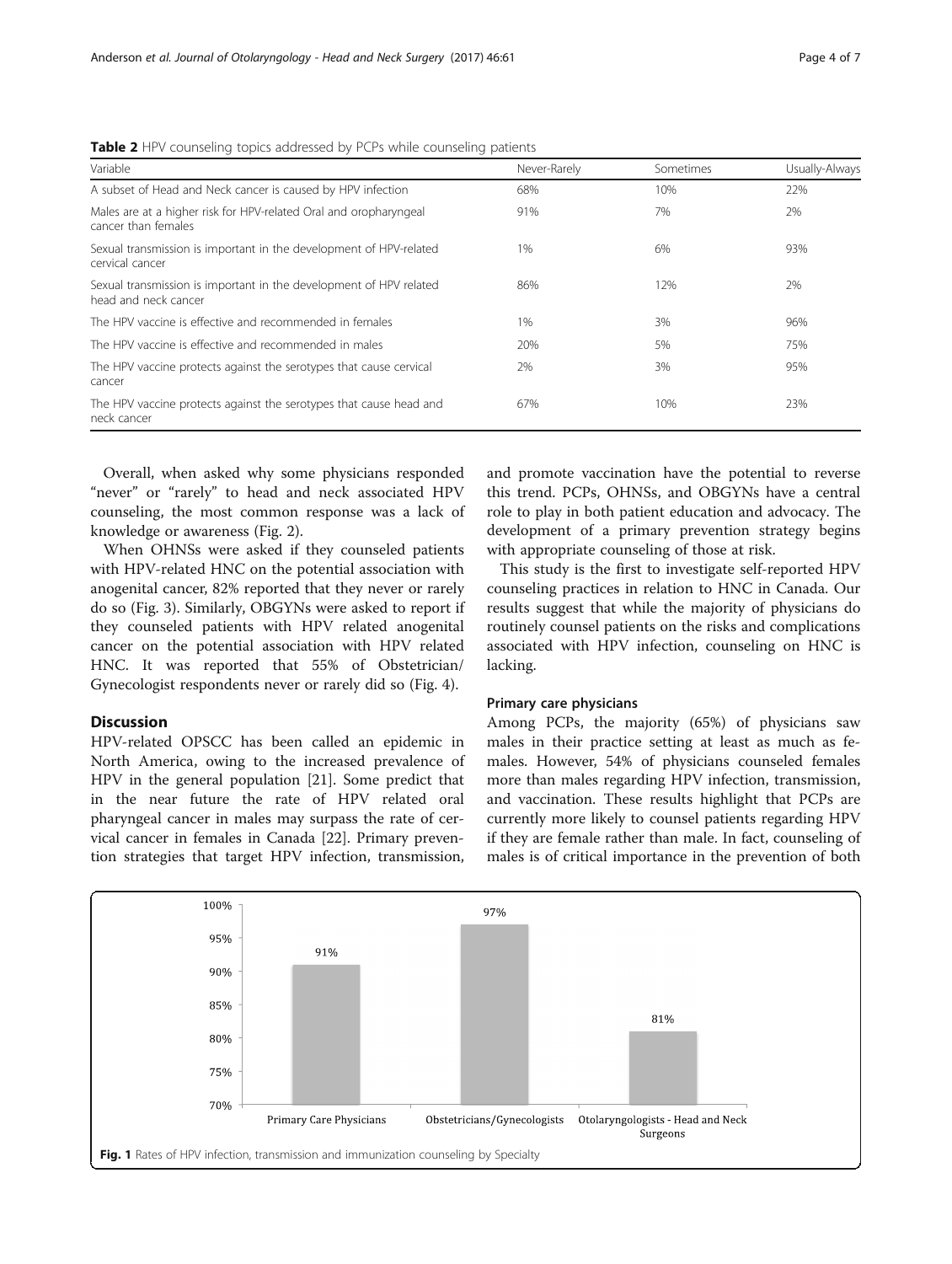<span id="page-4-0"></span>

CSCC as well as OPSCC, as males are the primary carriers responsible for the spread of HPV infection [[23](#page-6-0)].

Primary care physicians also report the most common reason as to why HPV counseling was not practiced in relation to HNC was a lack of knowledge, despite the fact that very few (5%) reported any doubt about the evidence surrounding HPV infection and its association with HNC. This may result from uncertainty with regards to the absolute benefit of HPV vaccination in HNC reduction, in addition to how PCPs prioritize HNC counseling in context of multiple competing demands and opportunities in primary care. The results highlight a specific need for further research and national or provincial professional associations with expertise in this area such as the Canadian Society of Otolaryngology-Head and Neck Surgery to educate their PCP colleagues on the changing landscape of this topic.

## Obstetricians and gynecologists

Overall OBGYNs reported a high level of patient counseling with regards to HPV infection, transmission, and vaccination (97%). This is likely due to the widely recognized relationship between HPV and cervical cancer. In

fact, 100% of Gynecologist reported that when discussing the HPV vaccine they usually or always counseled patients that the vaccine protects against specific serotypes that cause cervical cancer. However, only 36% usually or always counseled that the vaccine also protects against the same subtypes that cause HPV-related HNC. The majority of OBGYNs also did not counsel patients with confirmed cervical or anogenital cancer on the association between HPV and HNC, although the authors concede that the connection between cervical cancer and HNC remains controversial.

# Otolaryngology – Head and neck surgeons

OHNSs reported similarly high rates of counseling patients with regards to HPV infection, transmission, and vaccination (81%). However, similar to OBGYNs, the OHNSs reported very low numbers for counseling patients with confirmed HPV-related HNCs on the connection between HPV and anogenital cancer (10% usually- always). The low reported levels of counseling may reflect the current debate of actual risk in the literature regarding the development of a second HPV-related malignancy. This highlights the need for more research

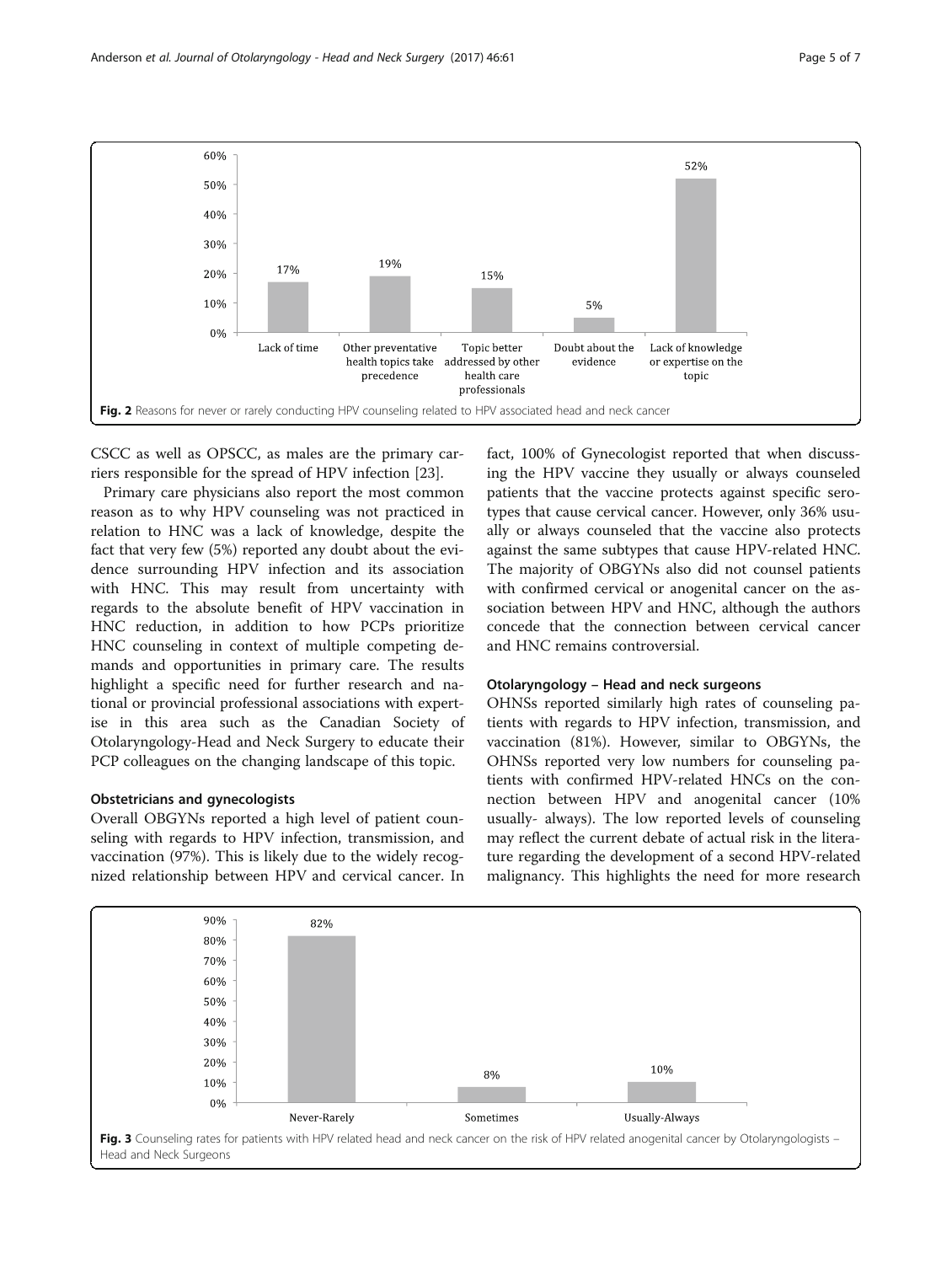<span id="page-5-0"></span>

aimed at filling this gap in order to provide guidelines for day to day practice.

Although there are no other studies with which we can compare and contrast self-reported counseling rates, it is clear that there is a paucity of literature on HPV counseling practices for HNC prevention among PCPs. There are likely multiple factors that contribute to the lack of counseling. Nevertheless it is clear that further research is required, and PCPs may benefit from knowledge support on this specific topic as the knowledge base continues to grow. Specialists may benefit from more research and recommendations for referral for additional HPV cancer screening in their patients.

Some limitations of this study included the small possibility for some selection bias by overlooking physicians who do not belong to or closely follow emails from professional societies. Also, a small sample size comprised predominantly of clinicians from Alberta, that may not be generalizable to the larger North American population. This is especially important given that different provinces have different recommendations and pubic health policies regarding HPV vaccination. Inherent in the study design (self-reported questionnaire) are a number of biases including recall bias and response bias in which there is likely error in accuracy of recall from respondents. As a result any response bias may have overinflated the true rate of counseling among physicians.

# Conclusion

The rate of counseling on HPV infection, transmission, and vaccination in relation to HNC among PCPs is low. The most common self reported reason is a lack of knowledge. Specialists rarely counsel patients with confirmed HPV-related cancer about their risk of developing other HPV-related malignancies. More research is needed on the connection between different HPVrelated cancers in order to better inform counseling practices and facilitate prevention strategies.

#### **Abbreviations**

HNC: Head and neck cancer; HPV: Human Papillomavirus; OBGYN: Obstetricians/Gynecologist; OHNS: Otolaryngology - Head and Neck Surgeon; PCPs: Primary care Physicians; SPSS: Statistical Package for the Social Science

# Acknowledgements

Not Applicable

## Funding

None.

# Availability of data and materials

The datasets used and/or analysed during the current study are available from the corresponding author on reasonable request.

#### Authors' contributions

SA Assisted in data collection, analysis, and manuscript writing. AI Assisted in study creation, ethics submission, data collection and analysis, as well as manuscript writing. CJ Assisted in study creation and questionnaire formulation and focus group. JR Assisted in study creation and questionnaire formulation and focus group. DI Assisted in study creation and questionnaire formulation as well as data collection. CK: Assisted in study creation and questionnaire formulation and focus group and data collection. VB: Assisted in study creation and questionnaire formulation and focus group and data collection as well as data interpretation and manuscript writing. HS: Assisted in study creation and questionnaire formulation and focus group and data collection as well as data interpretation and manuscript writing. All of the authors listed on this manuscript contributed to the creation, design, and writing of this manuscript and read and approved its final version.

#### Ethics approval and consent to participate

Ethics approval for this study was obtained form the University of Alberta Research Ethics Board. Approval number assigned was Pro00051794.

#### Consent for publication

Not applicable.

## Competing interests

The authors declare that they have no competing interests.

#### Publisher's Note

Springer Nature remains neutral with regard to jurisdictional claims in published maps and institutional affiliations.

#### Author details

<sup>1</sup> Division of Otolaryngology-Head and Neck Surgery, Department of Surgery, University of Alberta, 1E4.34, Walter Mackenzie Center 8440 - 112 Street, Edmonton, AB T6G 2B7, Canada. <sup>2</sup>Department of Pediatrics, The Stollery Children's Hospital, Edmonton, AB, Canada. <sup>3</sup>Department of Family Medicine, University of Alberta, Edmonton, AB, Canada.